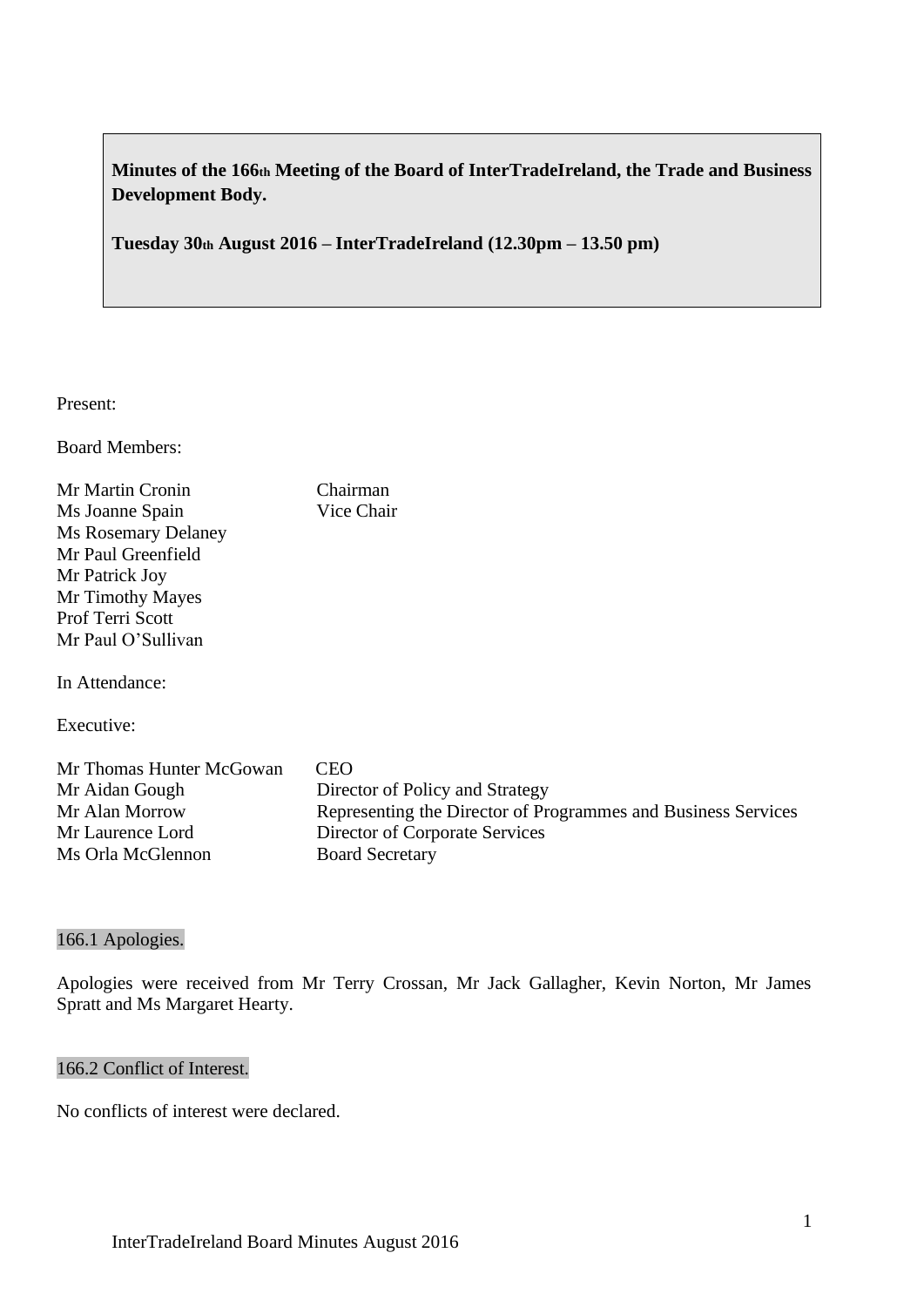#### 166.3 Authorisation of Previous Minutes.

The Minutes of the 28th June 2016 Board meeting were approved and authorised by the Chairman.

#### 166.4 Matters Arising

Mr Mayes advised that Mr James Spratt had indicated that he would consider joining one of the Board Sub Committees. The Chairman agreed to contact Mr Spratt to discuss the matter.

#### 166.5 Board Sub Committee/Steering Committee Reports

#### *Innovation Sub Committee Report*

Prof Scott reported back from the Innovation Sub Committee meeting held on  $28<sub>th</sub>$  June 2016. The Committee considered six new Fusion applications and one deferred application. Six projects were approved and one project was rejected. Ms Scott advised of the rigorous process undertaken by the Managing Agent and the Executive prior to projects being submitted to the Sub Committee. On occasion, additional information is requested from applicants, prior to a decision being made. The Board commended this approach to protect the integrity of the programme.

The Board noted the decisions of the Innovation Sub Committee and the Chairman thanked Prof Scott for her report.

## *Trade Sub Committee Report*

Mr Joy reported back from the Trade Sub Committee meeting held on 28th June 2016. The Committee considered twenty one Acumen applications. The Committee approved eight projects, six projects were deferred for further information and seven projects were rejected due to displacement concerns.

The Board discussed the issue of supporting service providers (such as telecommunications or energy providers) engaged in on-selling capacity. The Board queried the merit of funding such companies and asked that the Executive consider the matter and bring forward a policy to the Trade Sub Committee for consideration.

The Board noted the decisions of the Trade Sub Committee and the Chairman commended the work of the Sub Committee.

## 166.6 For Consideration, Discussion, Decision &/or Approval

## *Innovation Challenge Programme – Independent Evaluation*

Mr Morrow presented the executive summary of an independent evaluation of the Challenge Programme. He advised that the programme had been running since 2011 and was developed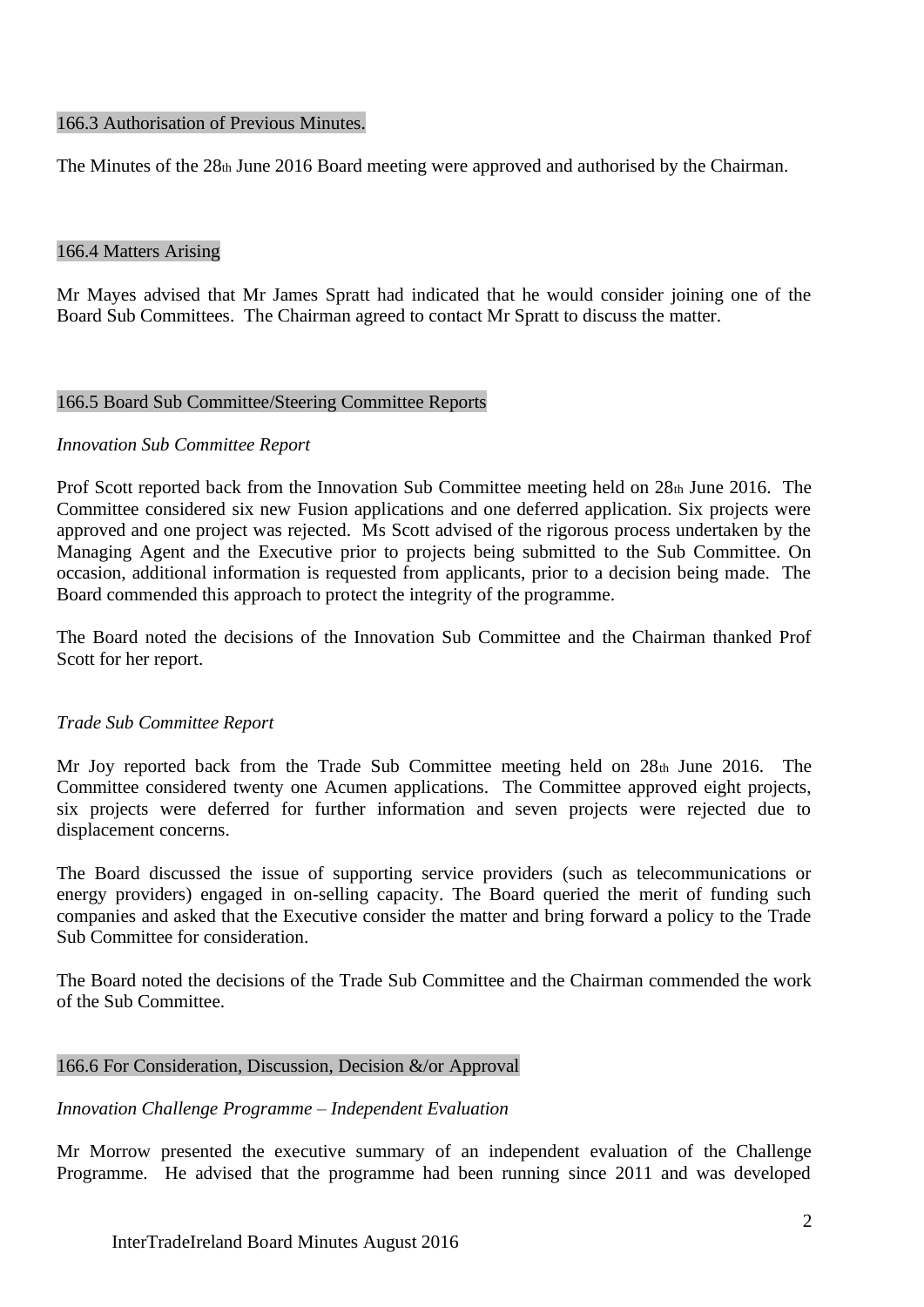following research which identified the need for a systematic approach to innovation for SMEs on the island. The programme provides SMEs with the tools to embed an innovation process to deliver a transformative change in innovation culture, management and performance. Mr Morrow informed the Board that throughout the course of the various phases of the programme, the Executive made a number of amendments to the structure and content of the programme which has enhanced its operational effectiveness and created efficiency savings. The Board acknowledged the success of the programme to date and the positive impact highlighted in the GVA figure.

The Board commented on various aspects of the executive summary such as the presentation of the evaluation methodology and performance data. The Board discussed the recommendation to consider the charging of companies to participate on the programme, collaboration with other agencies and the pending economic appraisal of a future phase. The Board noted the positive endorsement of the independent Challenge Programme evaluation and agreed with the recommended continuation of the programme.

Mr Morrow advised that the economic appraisal will be presented to the Board in early 2017.

The Chairman thanked Mr Morrow for his report.

# *Governance and Financial Matters*

Mr Lord presented the Governance and Financial Matters report. He informed the Board that the 2015 Accounts have now been signed by the Auditors and Comptroller Generals in both jurisdictions. He drew the Board's attention to the 2015 Report to Those Charged with Governance which had been considered in draft by the Audit and Risk Assurance Committee in June. He advised that only one recommendation had been readily accepted and subsequently actioned by introducing an additional control.

Mr Lord advised that following the ratification of the 2016 Business Plan and budget, all Departmental drawdowns are to schedule. He expressed his appreciation of the interim funding from DJEI for the first six months of 2016.

Mr Lord referred to the budgetary outturn to June 2016 noting the significant gain on exchange as a result of the significant weakening of sterling since the result of the Brexit referendum.

Mr Lord advised that the Body's Financial Memorandum is a document which is referred to in the establishing legislation. It is a document jointly agreed by Finance Departments and NSMC and sets out in detail the compliance regime and financial management practices to which the Body is required to comply.

He informed the Board that a review of the Body's Financial Memorandum was initiated in 2011 - at which time the Body had made several representations as to how it might be developed so as to facilitate operational effectiveness

Mr Mayes recommended that the case for any representations in respect of the Financial Memorandum be supported by examples or experience. Mr Lord concurred with this suggestion.

The chairman thanked Mr Lord on behalf of the Board and commended the Finance team on the audit outcomes.